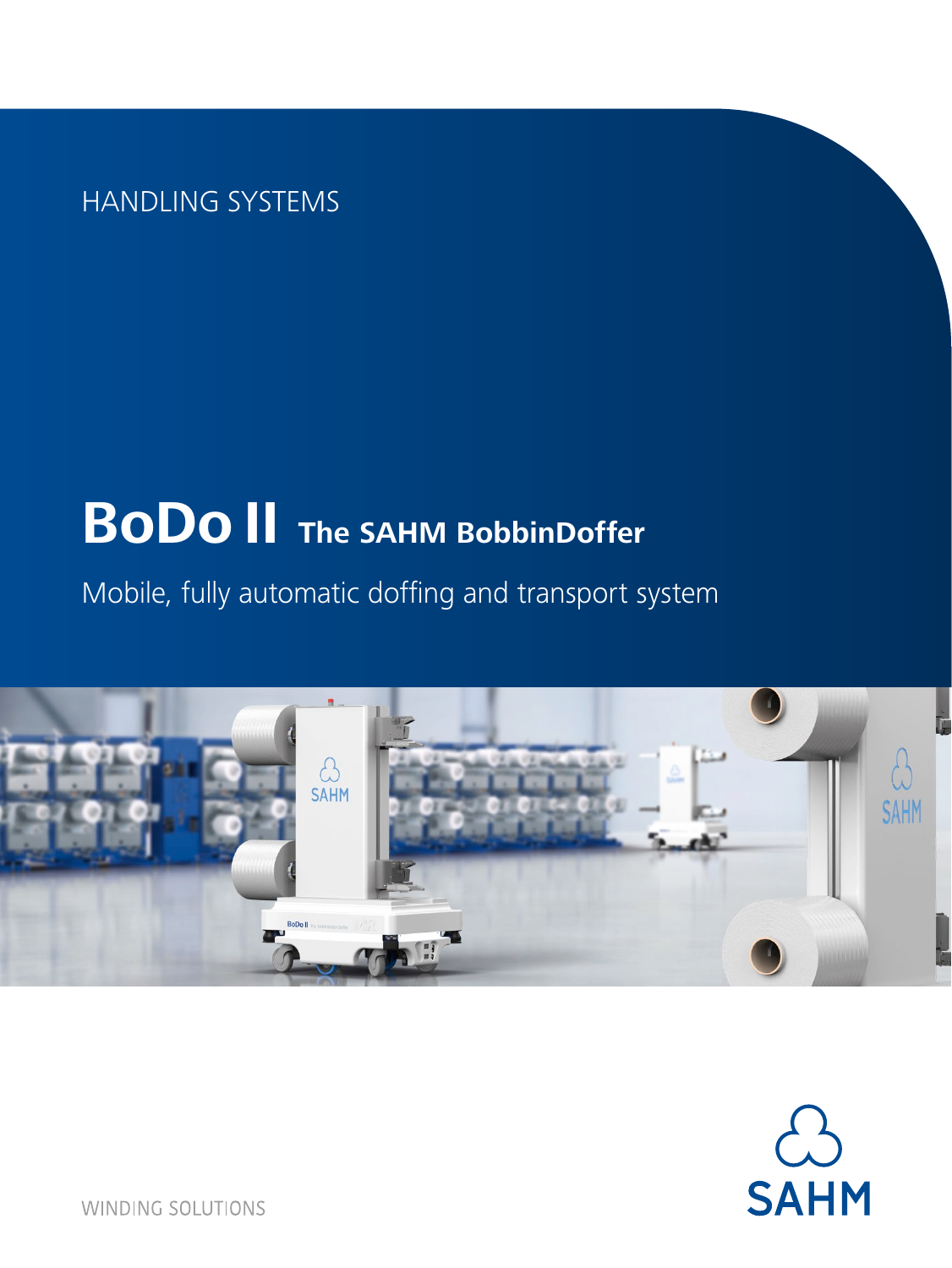## **BoDo II The SAHM BobbinDoffer**  Next generation workflow

In its latest generation, the mobile, fully automatic doffing and transport system BoDo II is once again setting new standards in bobbin and tube handling. The pick-up of bobbins at the winding machine as well as the set-up with empty tubes is performed entirely automatically – just like the transport of bobbins and their delivery to freely defined locations in the production workflow.

Working with centralized fleet management software, BoDo II robots operate as genuine team players and enable continuous 24/7 operation with an outstanding level of efficiency.

#### **Leading the way** Exact positioning

With its integrated sensors and cameras, BoDo II perceives its surroundings and independently selects the most efficient route. Obstructions in the floor surface or areas that cannot be properly navigated can be easily defined in the software and will be bypassed by BoDo II.

#### **Full flexibility**

#### Freely definable radius of movement

Whether defining driving routes or pick-up and delivery points for bobbins and tubes - BoDo II is freely programmable and can be adapted to any production environment. With identical plant design, BoDo II units can even be exchanged between plants for cross-plant use.

### **Network integration**

#### Intelligent fleet management

BoDo II robots communicate with SAHM winding machines and are linked via intelligent fleet management software. This networking enables fully optimized logistic and process workflows for the realization of a Smart Factory environment.

#### **Safe and secure** 360° environment detection

As a collaborative system, BoDo II ensures safe operation in conjunction with people, vehicles and machines. Two integrated safety laser scanners continuously monitor the surroundings and provide BoDo II with all safety-relevant information. When an obstacle is detected, BoDo II reacts on the basis of the actual real-time situation. Not being bound to a track, BoDo II can simply drive around the obstacle, search for an alternative route or stop immediately, if required in an emergency situation. And all of this is done fully autonomously – without operator involvement.

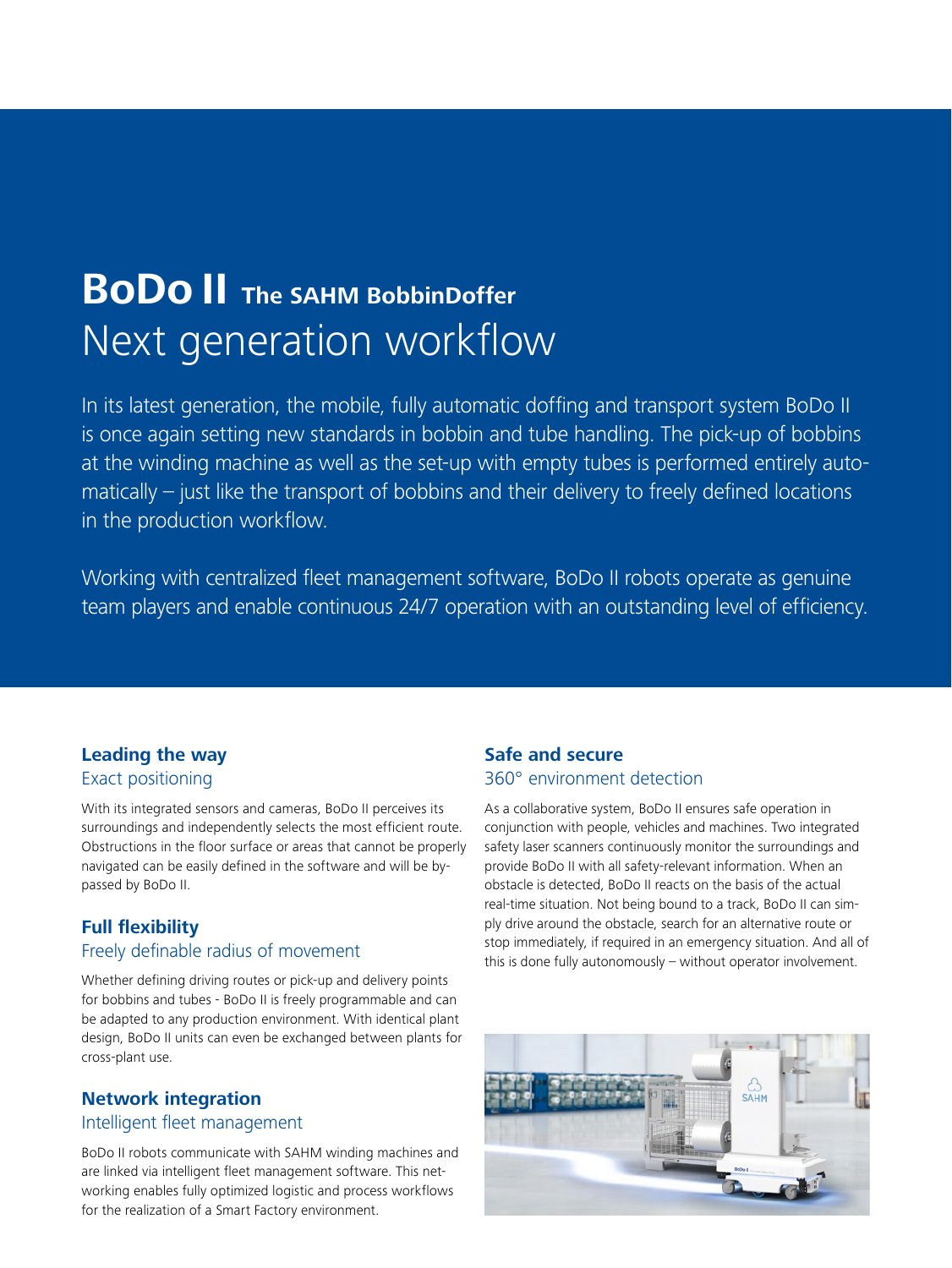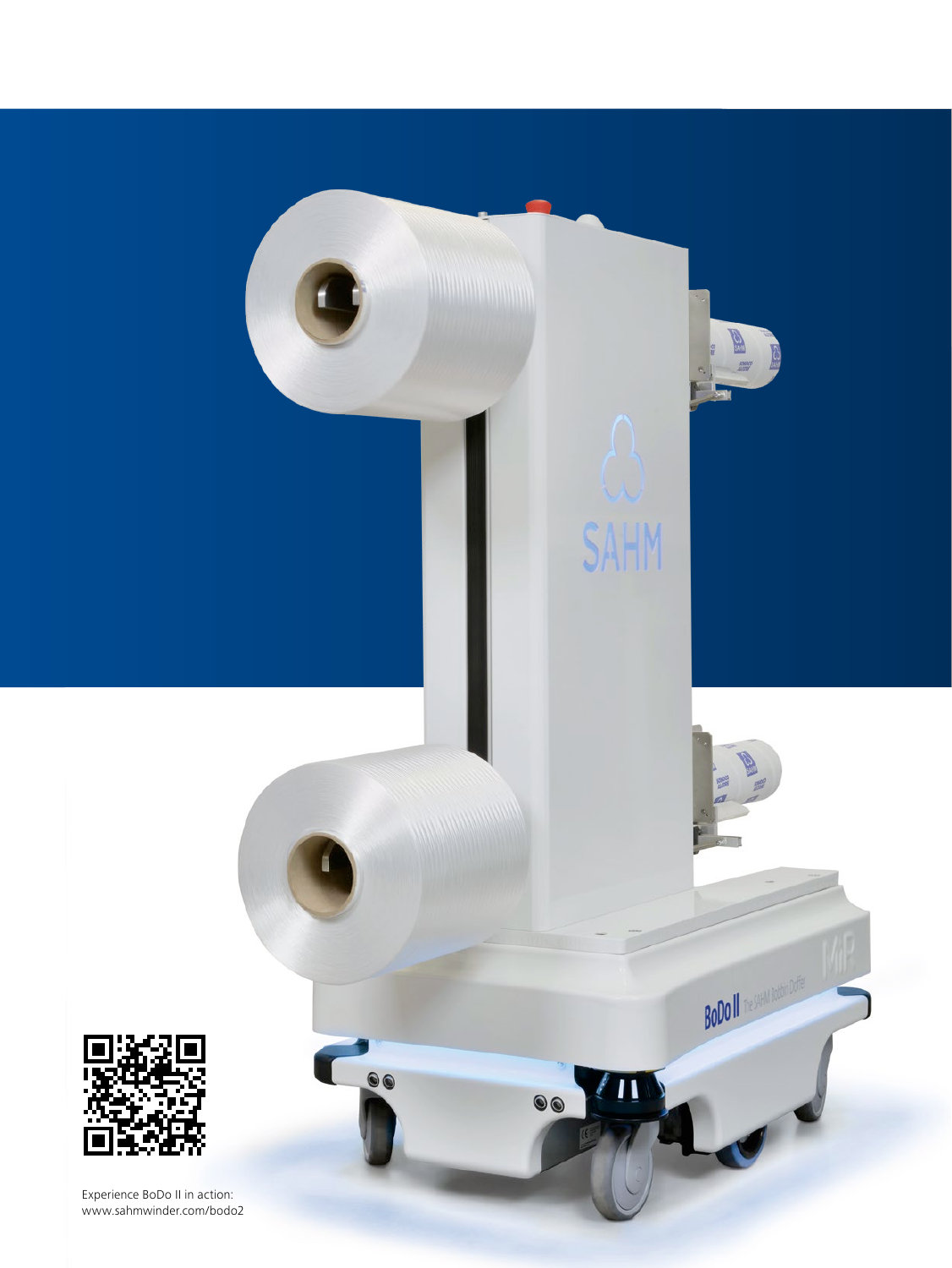

#### ❱❱TUBE PICK-UP

Waiting for doffing request, driving to tube depot, pick-up of empty tube(s).



#### ❱❱ BOBBIN DOFFING

Driving and positioning at winding machine to collect full bobbins. Waiting for the doffing signal. Safe and sure bobbin collection.



#### ❱❱ TUBE PLACEMENT

Placement of empty tubes on the winder.

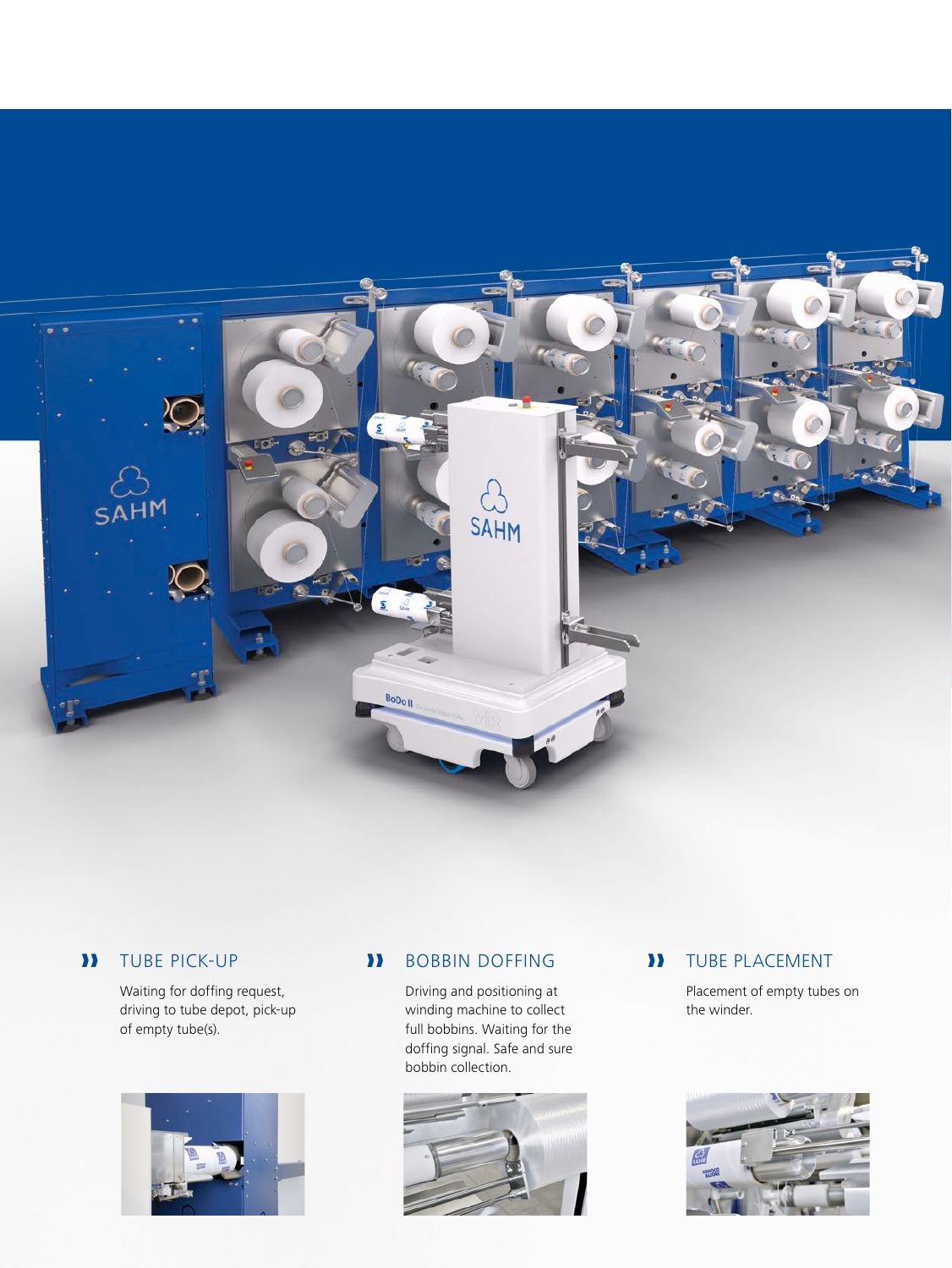

## **Bobbin handling. 24/7. Fully automatic.**

Bodo II is the innovative solution for fully automatic bobbin and tube handling. It can be flexibly integrated into existing processes and enables round-the-clock operation. Physical strain on operators is reduced, processes are optimized – all with increased speed, efficiency, cost-effectiveness and ergonomic optimization.

#### ❱❱ BOBBIN DELIVERY

Transport and delivery of full bobbins to a suitable receiving system (e.g. creel trolley).



#### ❱❱ CHARGING

Automatic navigation to the waiting position or – when the battery is low – to the charging station.



### ❱❱ FLEET MANAGEMENT

Simple programming and control of the BoDo II fleet via the intuitive, web-based user interface on desktop, tablet or smartphone.

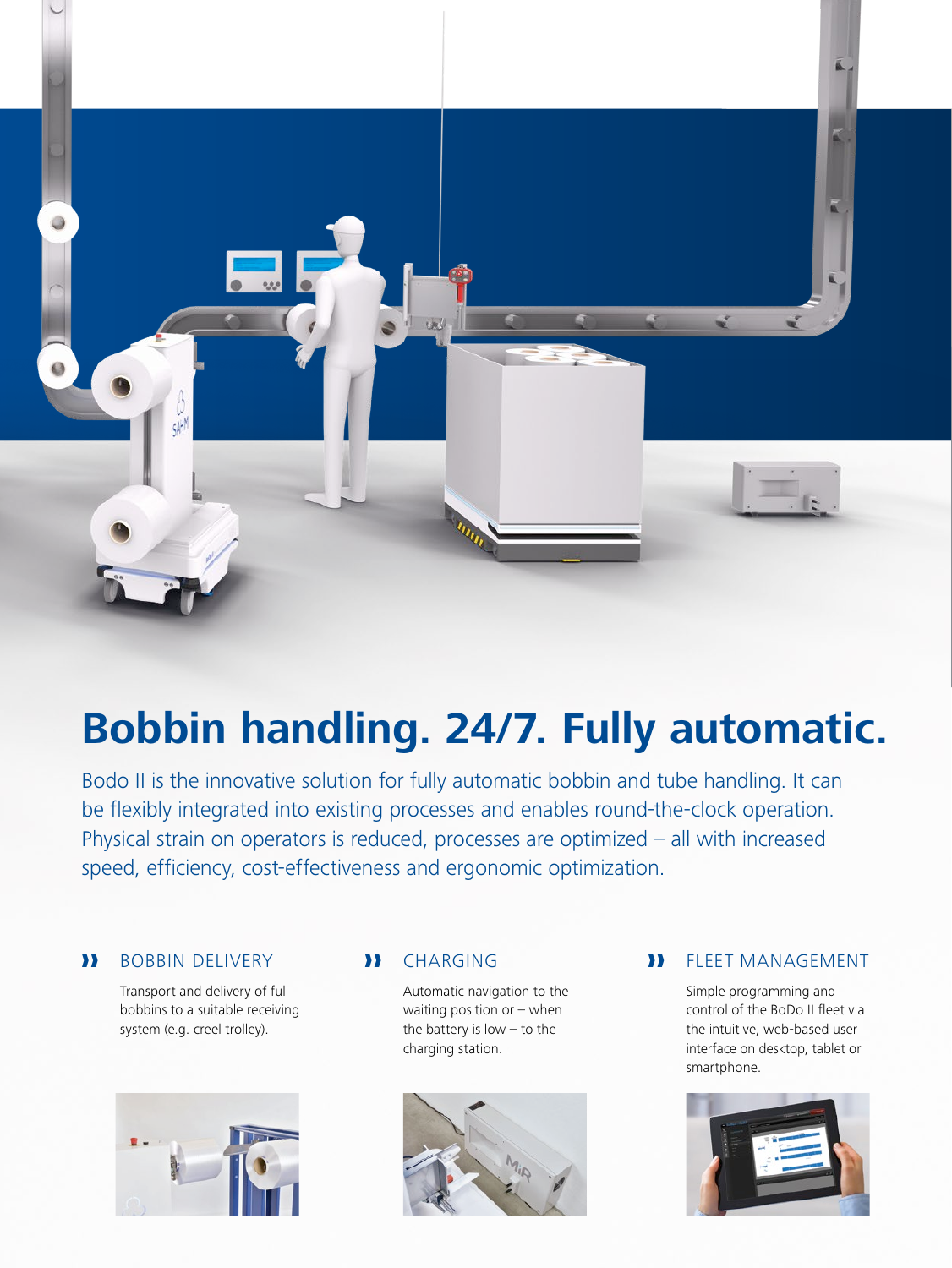## **BoDo II The SAHM BobbinDoffer**  Mobile, fully automatic doffing and transport system.

#### **e** FEATURES O OPTIONS

- Simultaneous removal/placement of multiple bobbins\*)
- l Two safety laser scanners for 360° environment detection
- **Autonomous, trackless driving**
- **Intelligent fleet management system**
- **•** Teaching of bobbin doffer via mobile device
- **O** Creel trolley
- O Tube depot
- O Possibility of integration into DCS (Distributed Control System)

\*) with 2 and 3-tier models

#### **APPLICATIONS**

Continuous processes in combination with automatic SAHM winding machines, e.g.: TWINSTAR II (others on request)







 $25$  kg/Bobbin 1 m/s 10 h | 1 h

**1** Emergency stop

- **2** Bobbin take-up position
- **3** Tube take-up position
- **4** Ultrasonic sensors (2 x front, 2 x rear)
- **5** Safety laser scanners (1 x front, 1 x rear) for 360° environment detection
- **6** LED status strip
	- $\bullet$  Executing task
	- **I** Waiting for task
	- O Charging
- **7** 3D depth camera (2 x front)

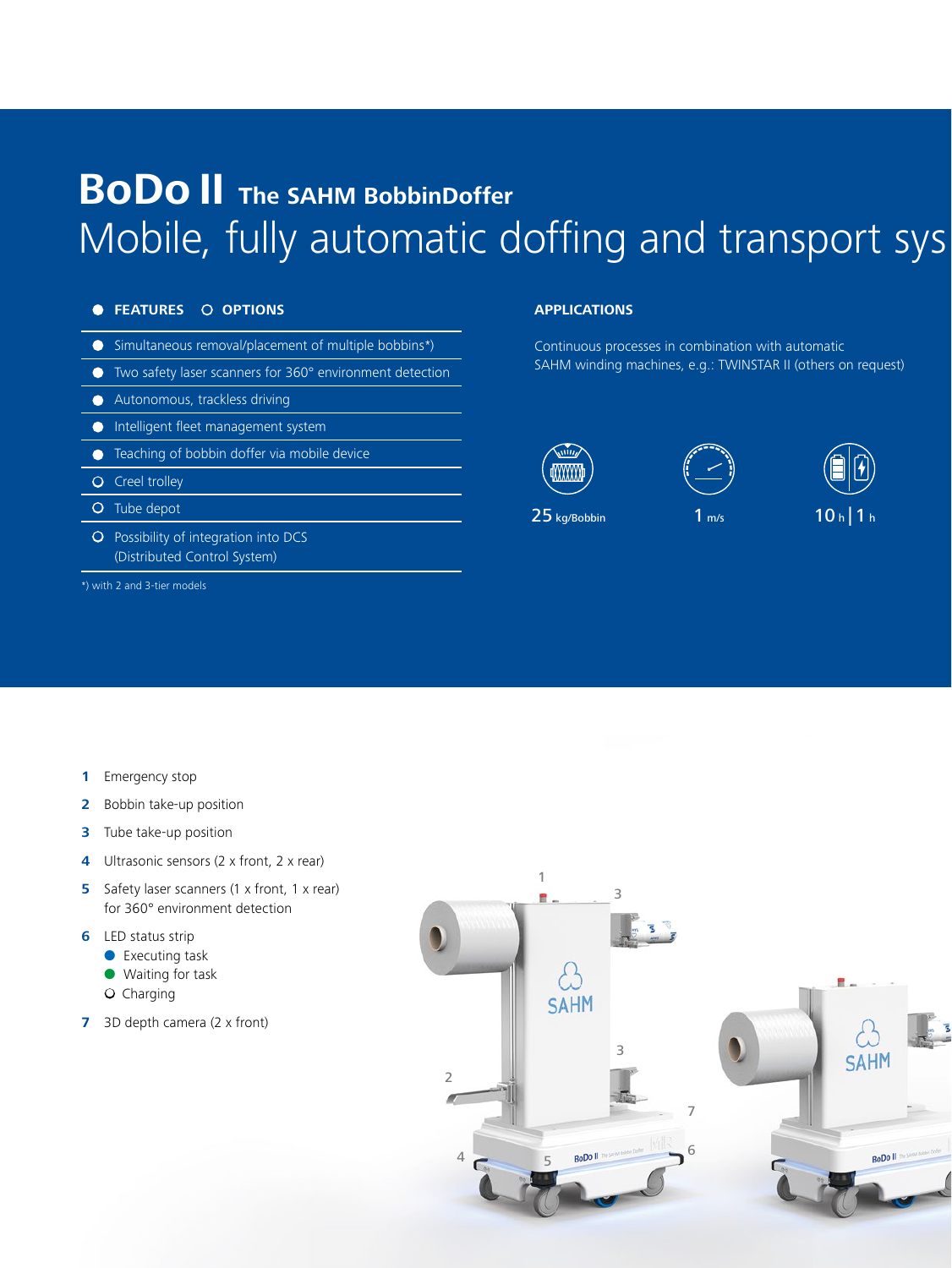## tem

#### **TECHNICAL DATA**

|                        | <b>BoDo II 1 tier</b>                                     | <b>BoDo II 2 tiers</b>  | <b>BoDo II 3 tiers</b>                             |
|------------------------|-----------------------------------------------------------|-------------------------|----------------------------------------------------|
| Load capacity          | $25$ kg                                                   | 50 kg                   | $75$ kg                                            |
| Speed                  | 1 m/s (loaded)                                            | 1 m/s (loaded)          | 1 m/s (loaded)                                     |
| <b>Battery runtime</b> | 7 h (charging time 2 h)                                   | 7 h (charging time 2 h) | 10 h (charging time 1 h)                           |
| Safety features        | Safety laser scanners, 3D cameras                         |                         |                                                    |
| <b>Tiers</b>           |                                                           | $\overline{2}$          | 3                                                  |
| Navigation             | Automatic selection of most efficient route without track |                         |                                                    |
| Tube inside diameter   | 94 mm*)                                                   | $94$ mm*)               | 94 mm*)                                            |
| Tube outside diameter  | $100 - 108$ mm*)                                          | $100 - 108$ mm*)        | $100 - 108$ mm*)                                   |
| Tube length            | 290 mm*)                                                  | $290$ mm*)              | 290 mm*)                                           |
| *) others on request   |                                                           |                         | Combination of all maximum values is not possible. |

 $\overline{\mathbf{s}}$  $\overline{\mathbf{c}}$ 

### **Scalable**

### Solutions for any production capacity

BoDo II is a flexible, scalable system which offers a suitable solution for every production operation and for any output. Whether operating singly or with multiple networked BoDo II units – the system can be individually adjusted to all customer requirements and process details. And can be modified as required – making BoDo II the perfect future-proof choice.